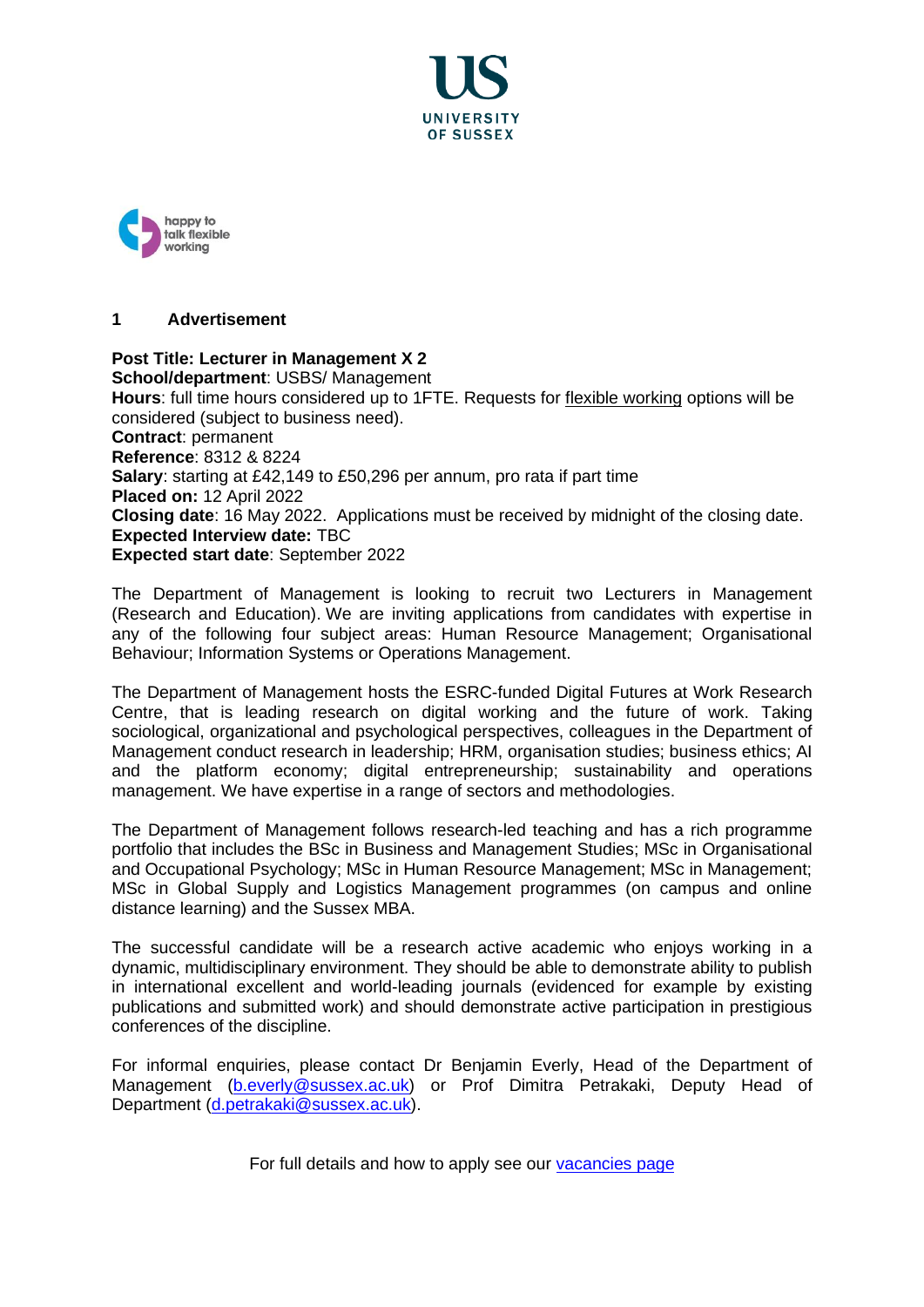*The University of Sussex values the diversity of its staff and students and we welcome applicants from all backgrounds.*

# **2. The School / Division**

The University of Sussex Business School is a unique research and teaching focused interdisciplinary school, which takes a strong policy-directed view on business practices while also developing the underlying core disciplines. It includes the Department of Accounting and Finance, the Department of Strategy and Marketing, the Department of Management, the Department of Economics and the Science Policy Research (SPRU).

With such excellent foundations the University of Sussex Business School offers something distinctive and special to the future of business and management research and education in the UK and beyond. It is exceptionally well placed to provide leadership in the development and dissemination of sustainable business and management practice, informed by sound economic logic.

The Department of Management, founded in 2018, currently encompasses over 25 research-active faculty members, plus over 13 faculty specialising in education and scholarship. The Department is composed of two subject groups (Operations and Technology Management; Organisational Behaviour and Human Resource Management) and a number of cross-disciplinary research groups (please see [details\)](https://www.sussex.ac.uk/business-school/management/research).

The Department currently hosts one undergraduate and five postgraduate programmes, and several more degree programmes are offered jointly with other Departments in the School and the University. This includes a BSc in Business and Management Studies; and MScs in Global Supply Chain and Logistics Management; Human Resource Management; Management; Occupational & Organisational Psychology and MBA. Successful candidates will be expected to contribute to modules in these degrees, as appropriate for their discipline. We have a workload planning model, which protects research/scholarship time, and is used to allocate teaching fairly across our faculty. The Department attracts students from all over the world, enhancing the cultural dimension of the learning experience. We also have many international links, collaborating with universities around the globe.

## **3. Job Description**

Job Description for the post of: Lecturer in Management (2 posts)

**Department: Management**

**Section/Unit/School: USBS**

#### **Location: Jubilee Building**

**Grade:** Lecturer B (Research & Education focussed), Grade 8

**Responsible to:** Head of Department, Head of School

# **PRINCIPAL ACCOUNTABILITIES**

1. To design and deliver high-quality teaching programmes that are attractive to students.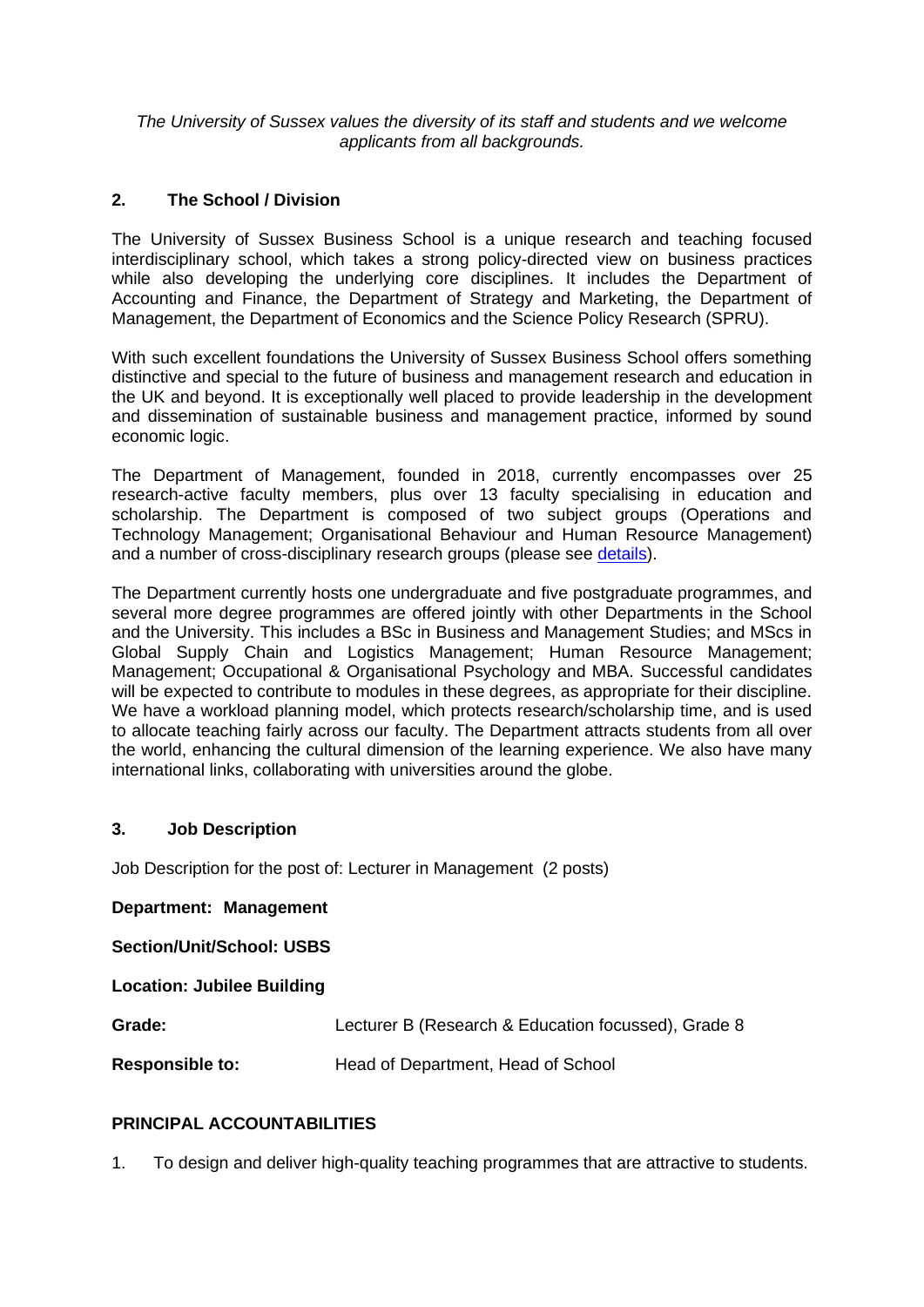- 2. To engage in individual and collaborative research activity resulting in high-quality publications to be submitted to the REF at acceptable levels of volume and academic excellence, and to obtain research funding and/or knowledge exchange income as appropriate to the discipline.
- 3. To contribute fully to the School and University by playing a significant role in working groups, committees, and other School and University activities.

## **KEY RESPONSIBILITIES**

## **1. Teaching & Student Support**

- 1.1 Engage in the planning, delivery and assessment of innovative high-quality undergraduate and postgraduate teaching, in liaison with the relevant programme and course convenors.
- 1.2 Identify, design, develop and manage new curriculum proposals that are attractive to students.
- 1.3 Develop high-quality inclusive teaching materials, methods and approaches, take responsibility for their quality, and ensure that they meet defined learning objectives.
- 1.4 Ensure that teaching materials remain up-to-date and relevant, incorporating advances in the subject area into the course of study, and utilising appropriate technology.
- 1.5 Set, mark, and assess coursework and examinations; select appropriate assessment instruments and assessment criteria, and provide constructive and comprehensive feedback to students.
- 1.6 Undertake continuous professional development to maintain an understanding of appropriate pedagogy in the subject area.
- 1.7 Supervise the work of undergraduate and taught postgraduate students, providing advice on study skills.
- 1.8 Contribute to the accreditation of courses and quality-control processes.
- 1.9 Undertake and complete administrative duties required in the professional delivery of teaching.
- 1.10 Undertake academic advising duties, and provide first-line support for sensitive issues, referring on as appropriate to services providing further assistance.
- 1.11 Adopt an approachable and accessible attitude towards students, offering office hours, informal advice etc.

## **2. Research, Scholarship & Enterprise**

- 2.1 Contribute to School research strategy and themes.
- 2.2 Develop research objectives and proposals for own or joint research.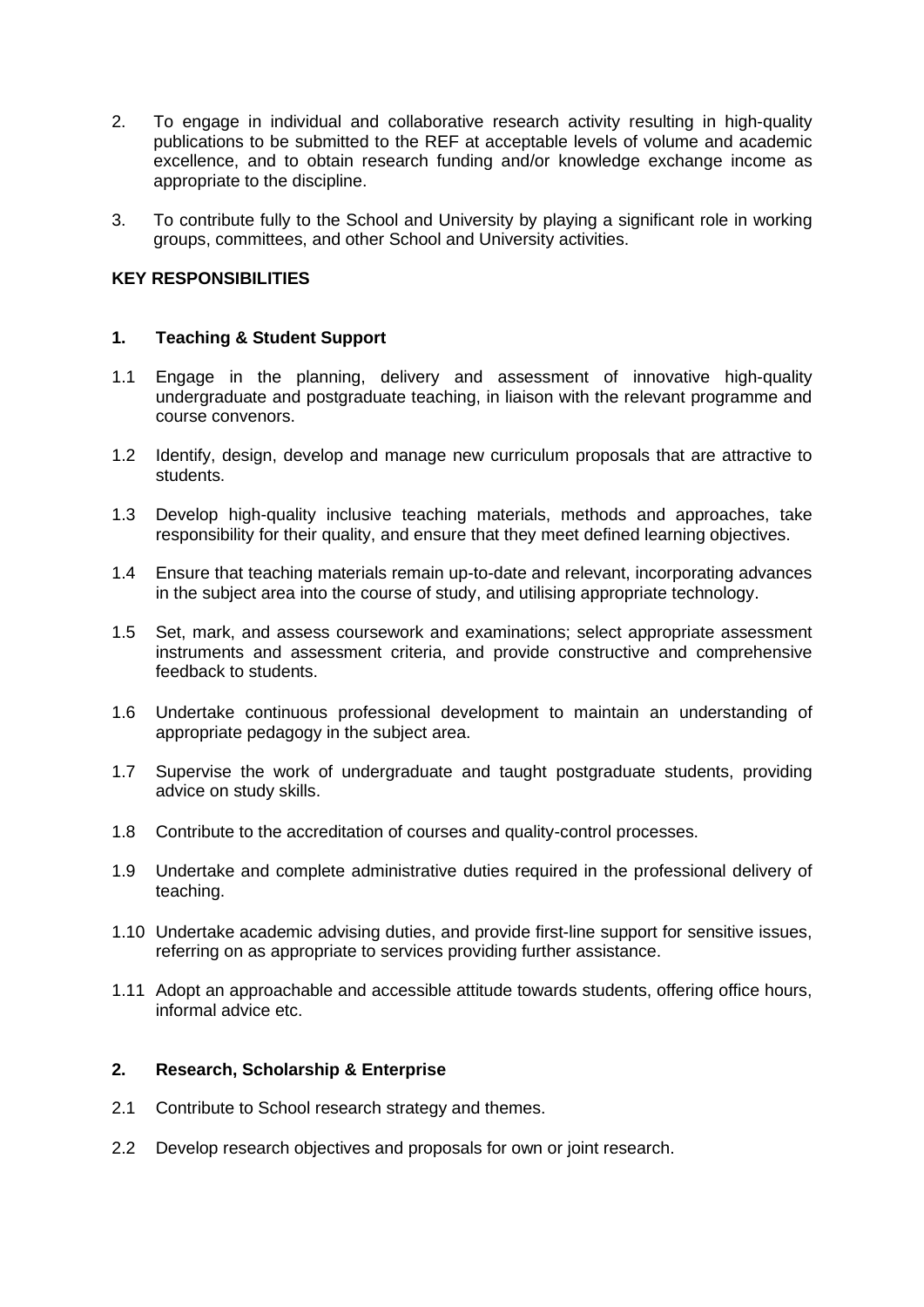- 2.3 Conduct research projects individually and in collaboration with others.
- 2.4 Assess, interpret and evaluate outcomes of research, and develop ideas for their application.
- 2.5 Produce high-quality research outputs that have impact in the field, for publication in monographs or recognised high-quality journals, or performance/exhibition, as appropriate, and contribute to the School's REF submission at acceptable levels of volume and academic excellence.
- 2.6 Lead small research projects and/or identified parts of a larger project, including supervising the work of others and managing or monitoring a research budget, if appropriate.
- 2.7 Make presentations at conferences, or exhibit work in other appropriate events, and identify ways to disseminate research outputs informally via the internet, the media, and other forms of public engagement.
- 2.8 Identify sources of funding and secure or contribute to the process of securing bids.
- 2.9 Identify and secure opportunities for enterprise activity, knowledge exchange income and/or consultancy.
- 2.10 Actively build internal and external contacts, and play a key role in internal networks and relevant external networks in order to, for example, identify sources of funding, secure student placements, and build relationships for future activities.
- 2.11 Supervise doctoral students as part of a supervision team.
- 2.12 Contribute to a relevant national professional body or recognised events.
- 2.13 Continually update knowledge and understanding in field or specialism, and engage in continuous professional development.
- 2.14 Conduct risk assessments, and take responsibility for the health and safety of others, if required.

#### **3. Contribution to School & University**

- 3.1 Attend and contribute to School meetings.
- 3.2 Engage in activities beyond day-to-day teaching duties, for example Admissions Days.
- 3.3 Assist with undergraduate and postgraduate recruitment.
- 3.4 Play a key role in School or University working groups or committees, as required.
- 3.5 Advise and provide support to less experienced colleagues.
- 3.6 Undertake additional administrative duties, as required by the Head of School.
- **4. Role-specific duties**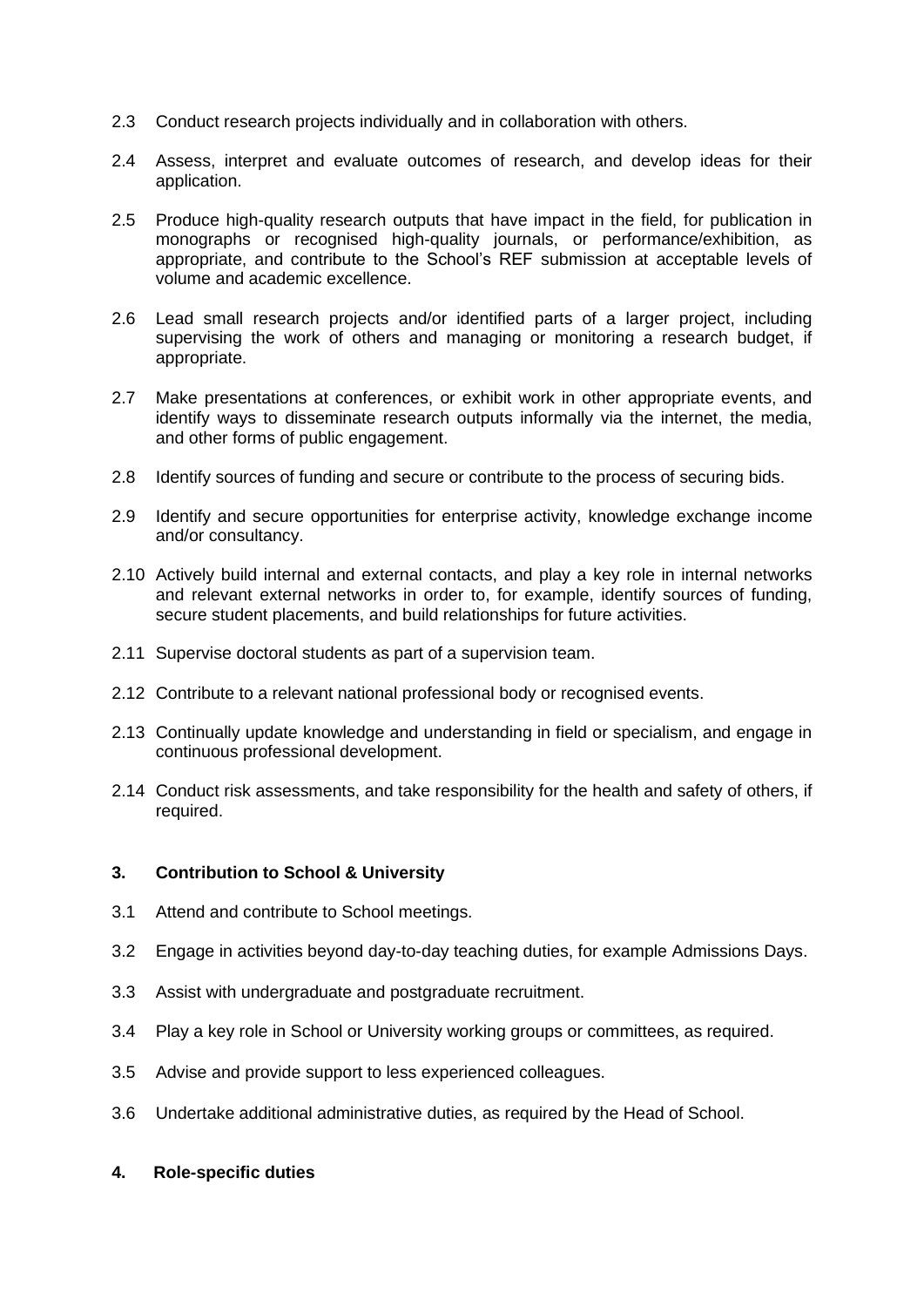This Job Description sets out current duties of the post that may vary from time to time without changing the general character of the post or level of responsibility entailed.

### **INDICATIVE PERFORMANCE CRITERIA**

A record of development of new modules/groups of modules, course or significant components of schemes of study or CPD courses.

Proven and sustained track record of successful teaching at the levels appropriate for the post.

A high standard of teaching performance as judged by standard evaluation methods.

Evidence of using feedback information from a range of sources to improve the student experience.

Evidence of using knowledge arising from research and scholarship to enhance teaching and curriculum development.

Evidence of engagement in advising students and proactively responding to student problems.

Regular published output of original research at international level (refereed journal papers, monographs, book chapters, text-books).

Other evidence of original research contributions to the field, such as through invited conference contributions, membership of editorial panels etc.

Evidence of successful postgraduate masters and doctoral research supervision i.e. to completion.

Sustained success in obtaining competitively awarded research grants and contracts, and knowledge exchange income.

Involvement in the creation, transfer and use of the results of research through a range of knowledge exchange activities.

Success in transferring research results to commercial, professional, public sector or other practical use.

Evidence of contributions to a relevant national professional body or recognised event.

#### **PERSON SPECIFICATION**

### **ESSENTIAL CRITERIA**

- 1. Normally educated to doctoral level, or other equivalent qualification, or appropriate level of experience, as appropriate to the discipline (see role-specific criteria below).
- 2. Excellent interpersonal skills, with the ability to engage with students using a variety of different methods.